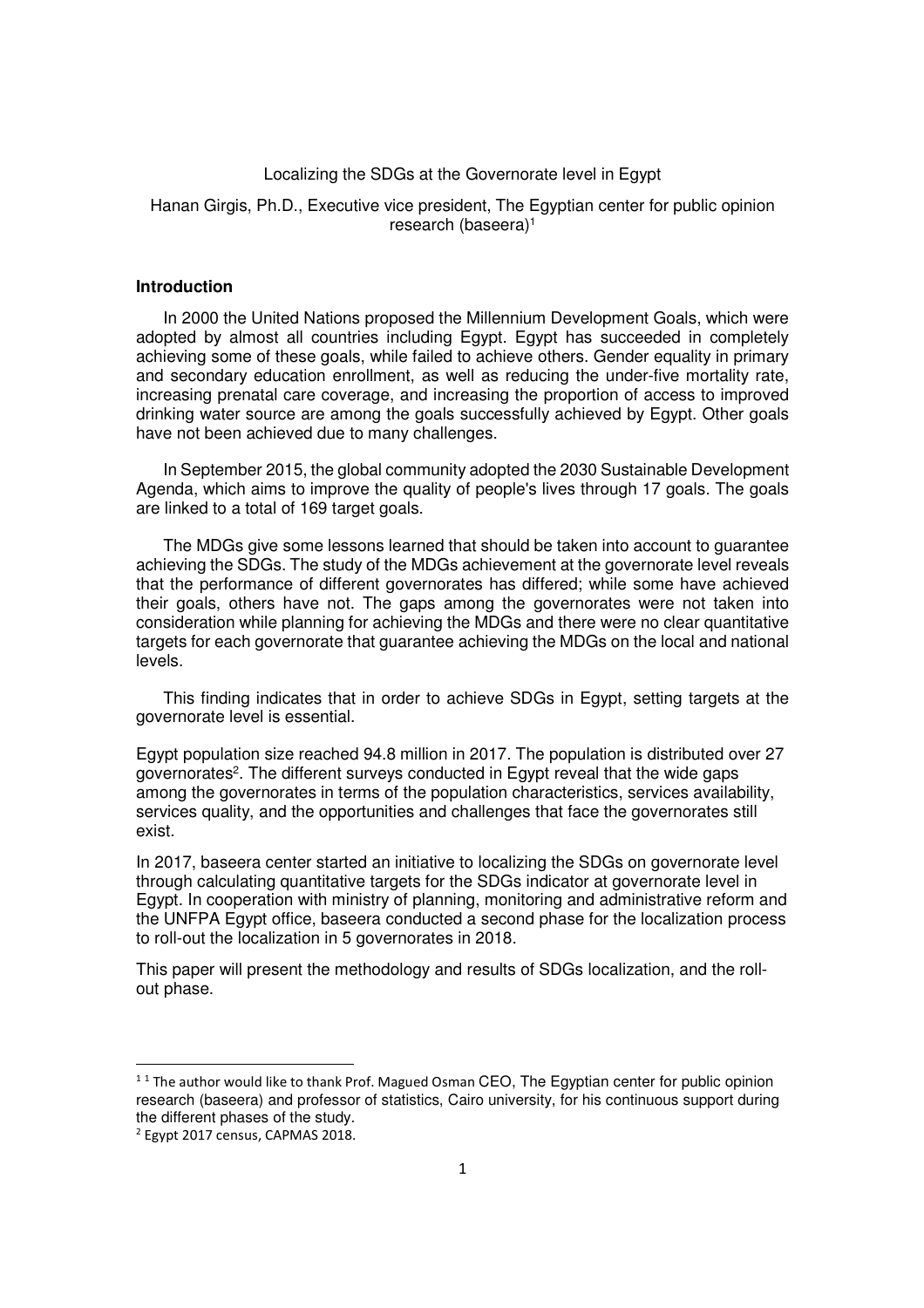# **Objective of the study**

To plan, monitor and evaluate the implementation of the SDGs, the United Nations has identified 232 indicators through for which governments can identify the targets.

The aim of this study is to set quantitative targets for each indicator at the national level, as well as at the governorate level. setting targets at the governorate level will promote the decentralization policies allowing the governorates to formulate their plans in more efficient ways to achieve the SDGs. It will improve the monitoring and evaluation methodologies and systems too.

# **Methodology**

# **Population projections for 2030**

The size of the population in each governorate is a key factor influencing the identification of quantitative targets for the sustainable development goals at the governorate level.

The Spectrum DemProj package was used to develop population projections for the period from 2017 to 2030. The base year population size and age distribution were driven from Egypt's 2017 census.

Although the National Strategy for Population and Development aims at reaching a total fertility rate of 2.4 children per woman in 2030, current birth rates show that fertility rates are still higher than those set out in the strategy. Thus, for the purposes of this study, the population size was estimated for 2030 assuming that the total fertility rate of Egypt will reach 2.7 children per woman by 2030 as stated in the average scenario of the national population strategy.

# Other assumptions include:

- Life expectancy at birth in 2030 will reach 74 years for males and 76.4 for females,
- **Egypt follows the Coal-Demny west model life tables,**
- No external migration effect.

The following graph shows the estimated population size from 2017 to 2030 based on these assumptions.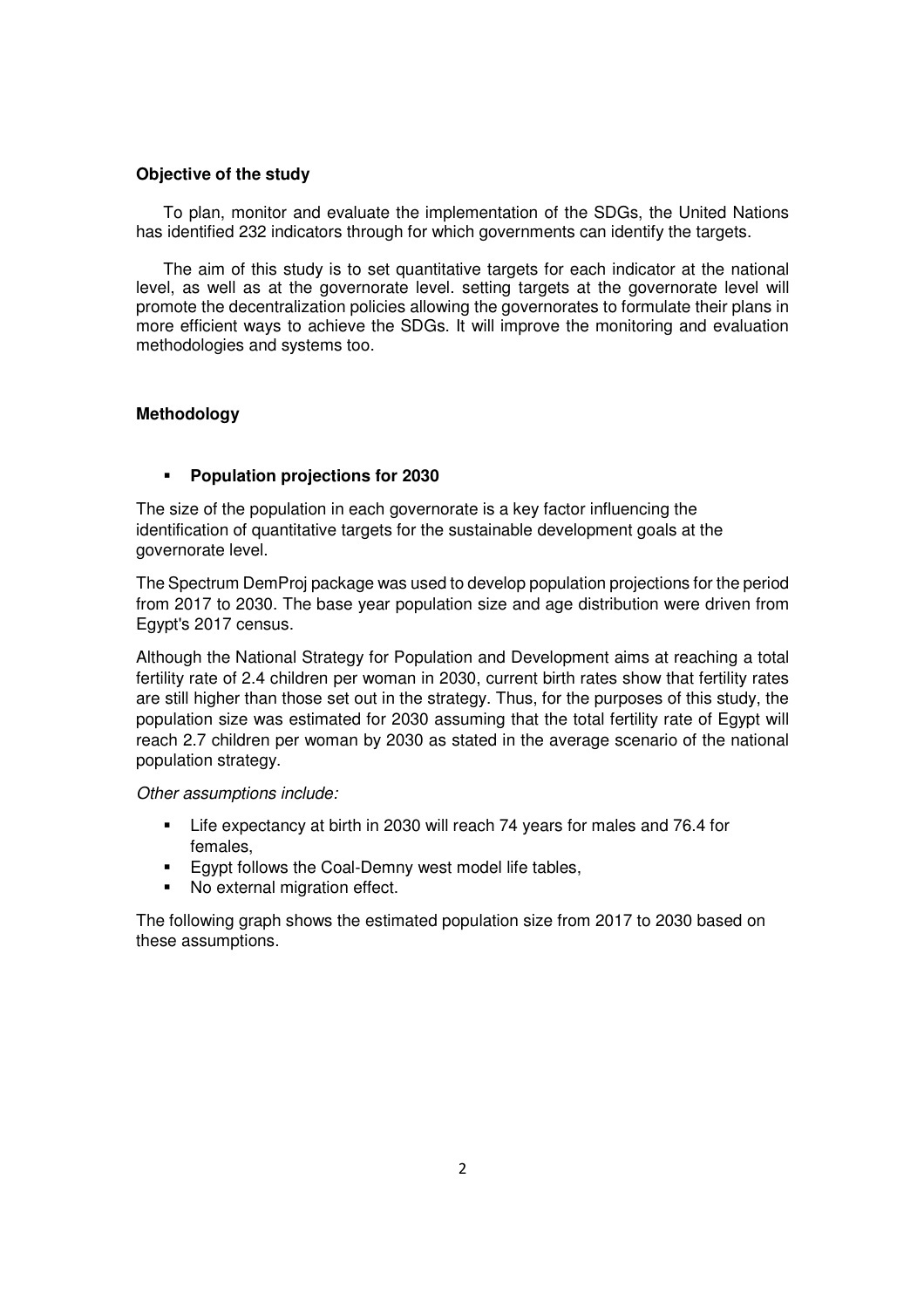

#### **Figure 1 Population Projections from 2017 to 2030 Based on Assumptions**

#### **Identify the targets at the governorate level:**

Despite that Egypt has data at the national level for 40% of the SDGs indicators, the available data at the governorate level are limited. The availability of data at the governorate level was studied. It was found that the data at the governorate level are available for 30 indicators. The data of these indicators have been drawn from various sources, including the Central Agency for Public Mobilization and Statistics (CAPMAS) and the Demographic and Health Survey (DHS) of 2014.

The quantitative targets of the 30 indicators at the governorate level were determined using a new methodology that was developed by the author applying 2 scenarios.

The first scenario assumes that the rate of change in each target indicator at the national level will be applied to all governorates. For example, if the target on the national level is to decrease the indicator value by 50% then the target of each governorate will be to decrease the value of the indicator in the governorate by 50%. This scenario is simple in terms of calculations, but its main disadvantage is that it keeps the wide gap between the different governorates and may widen it in some cases.

Thus, for the indicators where there is a gap between the governorates, the second scenario was suggested.

 The second scenario assumes that there is target limit which is the lower limit that the governorates cannot exceed if the national target is to decrease the value of the indicator or the upper limit that the governorates cannot exceed if the national target is to increase the value of the indicator. Therefore, any further improvements are distributed to the other governorates. To determine the lower or the upper limit of the indicator, the country that currently have a value for the indicator that is very close to the target value for Egypt in 2030 was selected and studied. If the target is to increase the value of the indicator by 2030, the higher value achieved by the provinces/governorates of the selected country is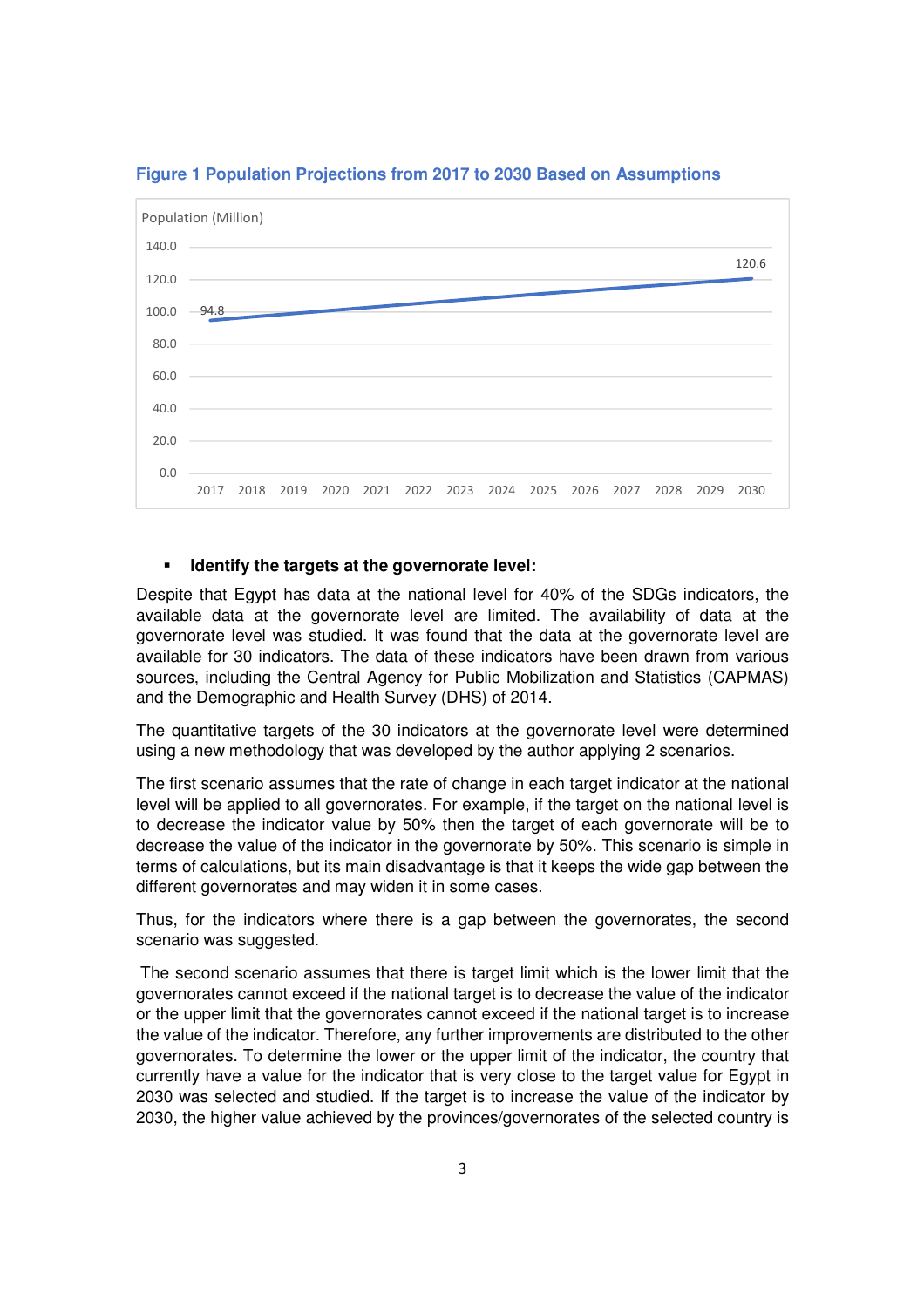considered the upper limit that an Egyptian governorate can achieve by 2030. If the target is to decrease the value of the indicator by 2030, the lowest value achieved by the provinces of the selected country is considered the lowest limit that an Egyptian governorate can achieve by 2030. Thus, after applying the 1<sup>st</sup> scenario, the governorates whose target value in 2030 exceeds the limit was set at that limit in 2030 and the further needed improvement was distributed on the remaining governorates.

The second scenario guarantee two criteria:

- 1- The targets assigned to the governorates will help narrowing the gaps among governorates, and
- 2- The targets of the governorates are achievable since they have been achieved by at least one of the provinces/governorates of a country that achieved Egypt overall target.

Before applying the methodology, the dispersion of the current values and the target values under the scenario 1 were studied. In the indicators in which Scenario 1 keeps or increase the gap among the governorates, scenario 2 was applied to narrow this gap.

The following section will present the application and results of 3 indicators under the 2 scenarios. The 3 indicators were selected to show different cases of target localization, how the methodology has been applied on them and the results of applying that methodology. The first indicator, poverty rate, presents the case of an indicator that is needed to be reduced by 2030, the second indicator, contraceptives prevalence rate, presents the case of an indicator that is needed to be increased by 2030, and the third indicator, the unemployment rate, presents the case of a 2-step indicator as we first need to localize the economic participation rate then in the second step we deal with localizing the unemployment rate.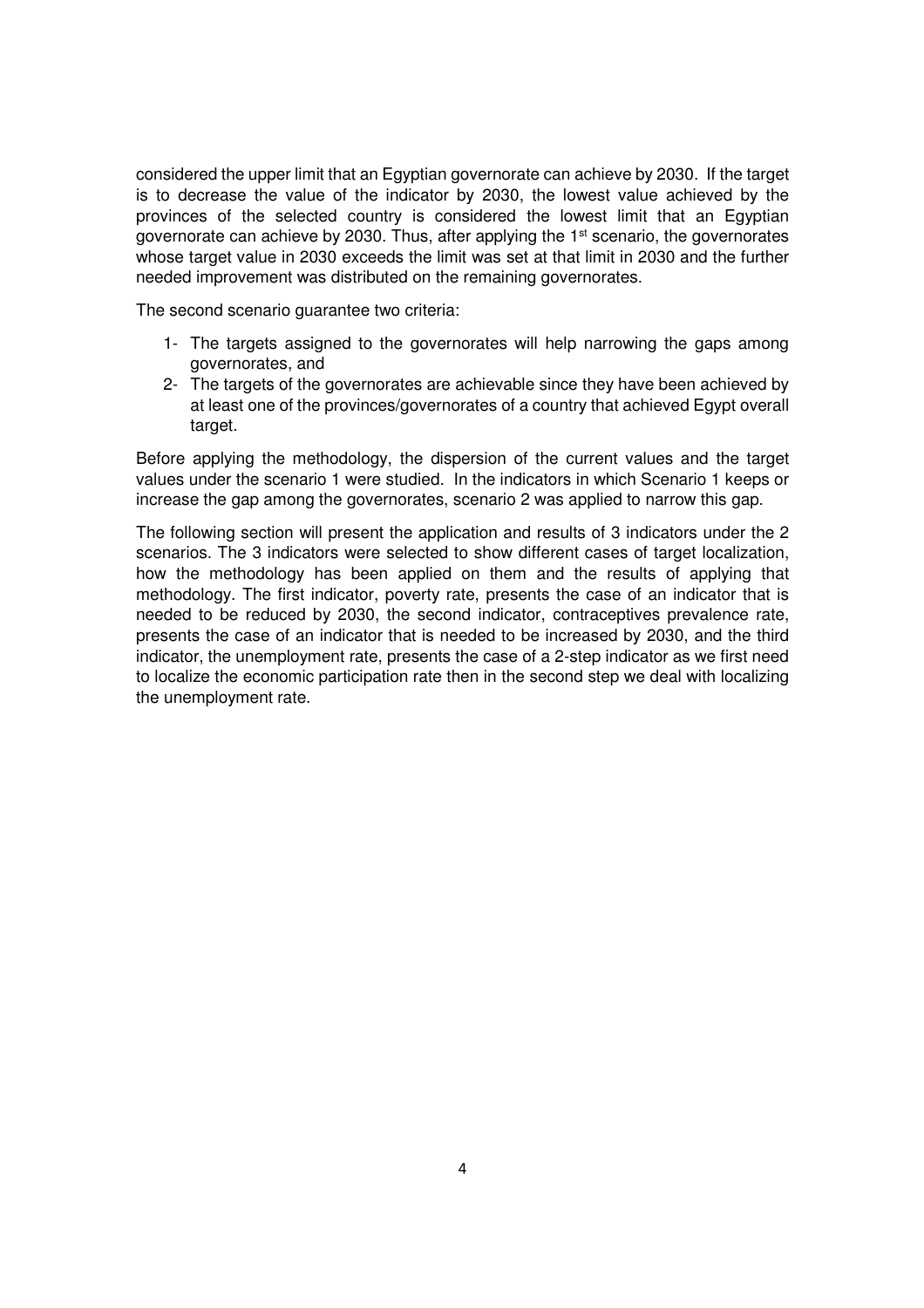## **Results**

<u>.</u>

### **Goal 1: Eradicate poverty in all its forms everywhere**

# **SDG Indicator 1.2.1: Proportion of population living below the national poverty line**

**Definition**: The population below the national poverty line within the geographical boundaries of the country or a specific administrative unit at a specified time.

In 1995/96, population under the national poverty line in Egypt was 19.4%, declining significantly to 16.7% in 1999/2000<sup>3</sup>. The decrease in poverty from 1995-2000 were offset by the increase in poverty from 2000-2004 back to 19.6%. the increasing trend continued and the population under the national poverty line in Egypt reached 27.8% in 2015. The target of Goal 1 is to reduce this proportion in 2030 to half its value in 2015 to reach 13.9% in 2030.

Poverty rate was available in 2015 for 22 Egyptians governorates; represents all the Egyptian governorates except the frontier governorates that represent less than 2% of the Egyptian population. Analyzing the poverty rate on governorate level shows that there is a wide gap among the governorates, as it ranges from 6.7% in Port Said governorate to 66% in Assyout governorate with a range of 59.3 percentage points, 2.1 times the poverty rate of Egypt.

Scenario 1 that assumes reducing the poverty rate in each governorate in 2030 to half its value in 2015 will keep the wide gap among the governorates. Thus, scenario 2 was applied on the data of poverty in Egypt to set a target value for each governorate to achieve by 2030.

To determine the target limit for Egypt's governorates, the targets of the Egyptian governorates were compared to the current values of Slovenia. The poverty rate in Slovenia was 14.3% in 2014, which is close to the Egyptian 2030 national target and the lowest value in its provinces was 10.6% (State of Slovenia- Statistical office, 2014). Thus, 10.6% is considered the target limit for Egypt's governorates.

 Comparing the targets at the level of governorates calculated under the first scenario, it was found that 13 governorates are lower than the target limit and one of them was less than the target limit in 2015. Consequently, the target for this governorate in 2030 was kept at the current level, and the other 12 governorates target was set at 10.6%. The size of population under the poverty line at the national level was estimated for 2030 under the assumption that Egypt will reduce the poverty rate to 13.9% and then the number of poor people in the 13 governorates was estimated. The remaining number of poor people and hence the remaining decrease in the poverty rates were distributed on the remaining governorates proportional to the number of poor people in these governorates in 2015.

<sup>&</sup>lt;sup>3</sup> Heba El Laithy, Arab Development Challenges Background Paper 2011/11: The ADCR 2011: Poverty in Egypt (2009), UNDP, 2011,

https://www.undp.org/content/dam/rbas/doc/poverty/BG\_11\_Poverty%20in%20Egypt.pdf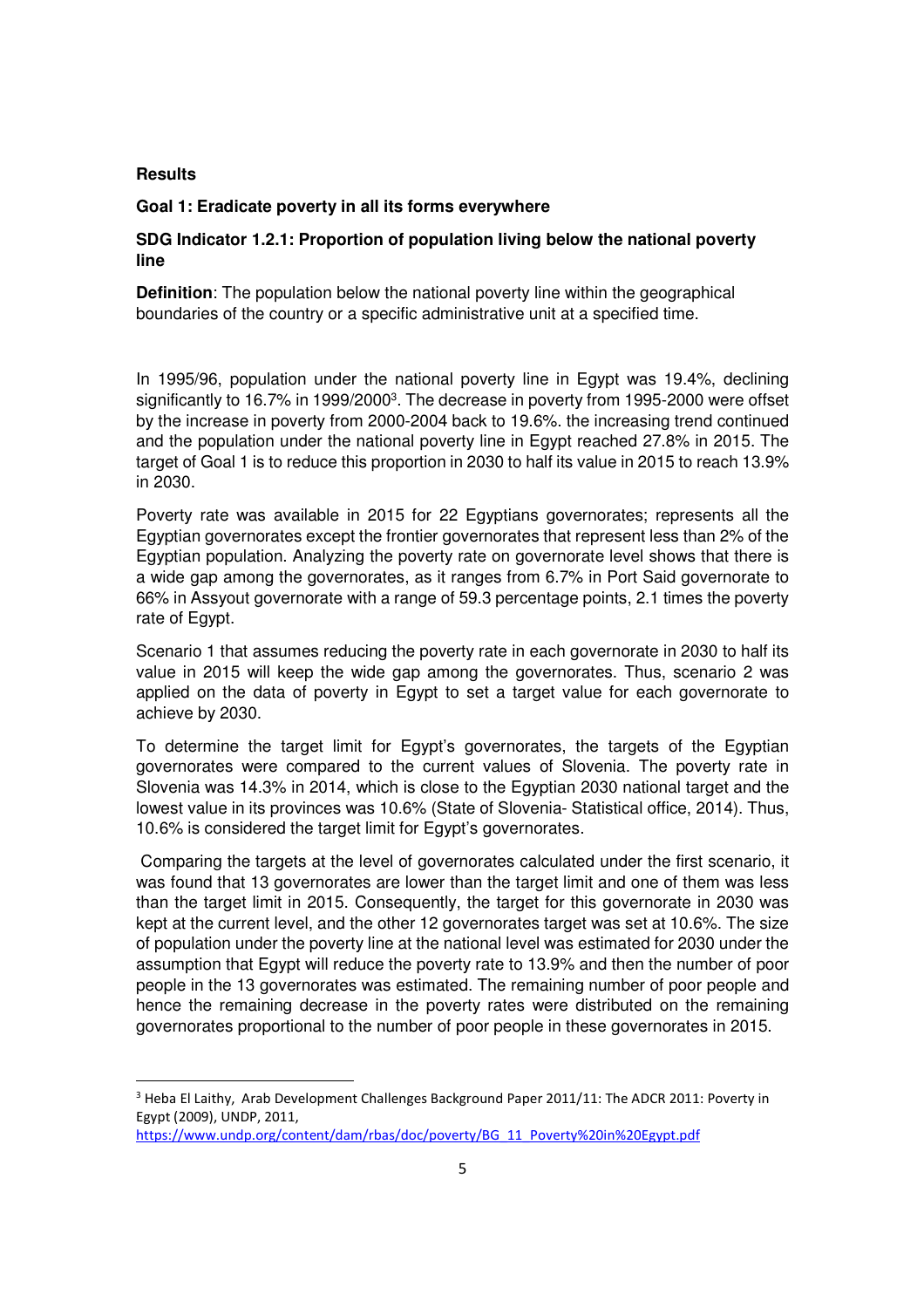The following table presents the poverty rate in 2015 at governorate level, the target for 2030 under the first scenario and the target for 2020, 2025, and 2030 under the second scenario.

Under scenario 2, the poverty rate in 2030 will range from 6.7% in Port Said to 26.2% in Assyout, with a range of 19.5%, one third the range in 2015. While the poverty rate in Port Said remain the same in 2030, the rate in Assyout will decrease from 66% in 2015 to 26.2% which reflect a decrease to two fifth its rate in 2015.

# **Table 1: Population Poverty Rate in 2015 and Target Rates In 2030 According to the 2 Scenarios**

| <b>Governorate</b>              | <b>Population</b><br><b>Rates Below</b><br><b>Poverty Line<sup>4</sup></b><br>2015 | <b>Target by 2030</b><br>under the first<br>scenario | Target by 2020<br>under the<br>second<br>scenario | <b>Target by</b><br>2025 under<br>the second<br>scenario | Target by 2030<br>under the<br>second<br>scenario |
|---------------------------------|------------------------------------------------------------------------------------|------------------------------------------------------|---------------------------------------------------|----------------------------------------------------------|---------------------------------------------------|
| Cairo                           | 17.5                                                                               | 8.75                                                 | 15.2                                              | 12.9                                                     | 10.6                                              |
| <b>Alexandria</b>               | 11.6                                                                               | 5.8                                                  | 11.3                                              | 10.9                                                     | 10.6                                              |
| <b>Port Said</b>                | 6.7                                                                                | 3.35                                                 | 6.7                                               | 6.7                                                      | 6.7                                               |
| <b>Suez</b>                     | 17.1                                                                               | 8.55                                                 | 14.9                                              | 12.8                                                     | 10.6                                              |
| <b>Damietta</b>                 | 18.0                                                                               | 9.0                                                  | 15.5                                              | 13.1                                                     | 10.6                                              |
| <b>Dakahlia</b>                 | 15.1                                                                               | 7.55                                                 | 13.6                                              | 12.1                                                     | 10.6                                              |
| <b>Sharkiya</b>                 | 14.1                                                                               | 7.05                                                 | 12.9                                              | 11.8                                                     | 10.6                                              |
| Kaliobeya                       | 13.1                                                                               | 6.55                                                 | 12.3                                              | 11.4                                                     | 10.6                                              |
| <b>Kafr El</b><br><b>Sheikh</b> | 19.4                                                                               | 9.7                                                  | 16.5                                              | 13.5                                                     | 10.6                                              |
| Gharbiya                        | 16.5                                                                               | 8.25                                                 | 14.5                                              | 12.6                                                     | 10.6                                              |
| <b>Menoufia</b>                 | 16.0                                                                               | 8.0                                                  | 14.2                                              | 12.4                                                     | 10.6                                              |
| <b>Behira</b>                   | 23.7                                                                               | 11.85                                                | 19.3                                              | 15.0                                                     | 10.6                                              |
| <b>Ismailia</b>                 | 24.1                                                                               | 12.05                                                | 19.6                                              | 15.1                                                     | 10.6                                              |
| Giza                            | 28.6                                                                               | 14.3                                                 | 22.9                                              | 17.1                                                     | 11.4                                              |
| <b>Bani Sweif</b>               | 43.1                                                                               | 21.55                                                | 34.4                                              | 25.8                                                     | 17.1                                              |
| Fayoum                          | 35.7                                                                               | 17.85                                                | 28.5                                              | 21.4                                                     | 14.2                                              |
| <b>Menia</b>                    | 56.7                                                                               | 28.35                                                | 45.3                                              | 33.9                                                     | 22.5                                              |
| <b>Assyout</b>                  | 66                                                                                 | 33                                                   | 52.7                                              | 39.5                                                     | 26.2                                              |
| <b>Sohag</b>                    | 65.8                                                                               | 32.9                                                 | 52.6                                              | 39.3                                                     | 26.1                                              |
| Qena                            | 57.8                                                                               | 28.9                                                 | 46.2                                              | 34.6                                                     | 23.0                                              |
| Aswan                           | 48.6                                                                               | 24.3                                                 | 38.8                                              | 29.1                                                     | 19.3                                              |
| Luxor                           | 41.2                                                                               | 20.6                                                 | 32.9                                              | 24.7                                                     | 16.4                                              |
| <b>Total</b><br><b>Republic</b> | 27.8                                                                               | 13.9                                                 | 23.2                                              | 18.5                                                     | 13.9                                              |

<sup>4</sup> Household expenditures, income and consumption survey of 2015, CAPMAS 2017.

<u>.</u>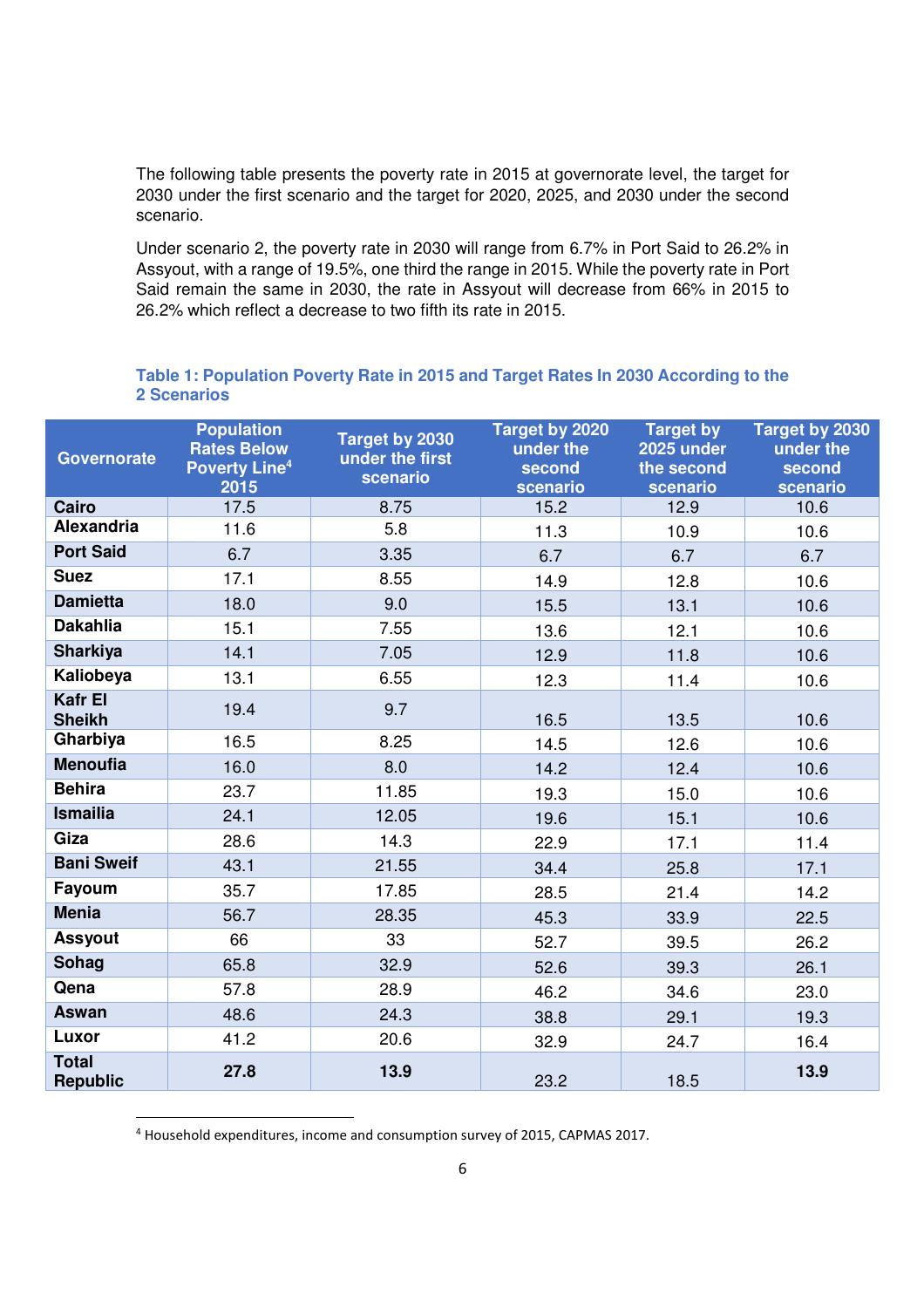# **Goal 3: Ensure healthy lives and promote well-being for all at all ages.**

# **SDG Indicator 3.7.1: Contraceptives Prevalence Rate (CPR)**

**Definition**: The number of married women of childbearing age (15-49 years) who use any means of family planning to the total number of married women within the geographical boundaries of the country or for a specific administrative unit at a period of time.

In Egypt, the percentage of currently married women who use contraceptives reached 58.5% in 2014 as per the 2014 EDHS. The data reveal gaps among the different governorates as the percentage increases from 31% in Souhag governorate to more than double this percentage in Menoufia governorate where it reaches 67.1% with a range of 36.1 percentage points.

Egypt national strategy for population and development 2030 target is to reach a contraceptives prevalence rate of 72% by 2030 which means increasing the current value by 23%.

The targets were calculated using two different scenarios:

**Scenario 1**: This scenario assumes that the proportion of contraceptive use in each governorate by 2030 is about 23% higher than it was in 2014.

The first scenario targets the increase of the contraceptives prevalence rate in all the governorates -even those that have already achieved high rates- which increases the gap among the governorates and needs more efforts to change the perceptions and values of more women towards contraceptives use. It is clear from the 2014 EDHS that the governorates that have lower contraceptives use have higher unmet need for contraceptives.

**Scenario 2:** This scenario was applied on the contraceptives prevalence rate so a maximum rate, target limit, is set for all governorates in 2030. In order to determine the target limit, the CPR of other countries was studied to find a country that currently has a CPR that is close to the CPR Egypt targets to reach by 2030. The closest rate was the rate of the Dominican Republic (Republic of Dominica, DHS, 2013), where the contraceptive use rate is close to the target in Egypt in 2030. The highest CPR on the provinces level in the Dominican Republic was 76.7%, thus the target limit of Egypt was considered to be 76.7%.

The governorates that under scenario 1 will reach more that 76.7% were set at that level under scenario 2 and the number of women who will be covered with contraceptives in these governorates by 2030 was calculated. The additional number of women who needs to be covered by contraceptives, so Egypt reach the rate of 72% by 2030 was then distributed over the other governorates.

The following table shows the targets of each governorate under the 2 scenarios.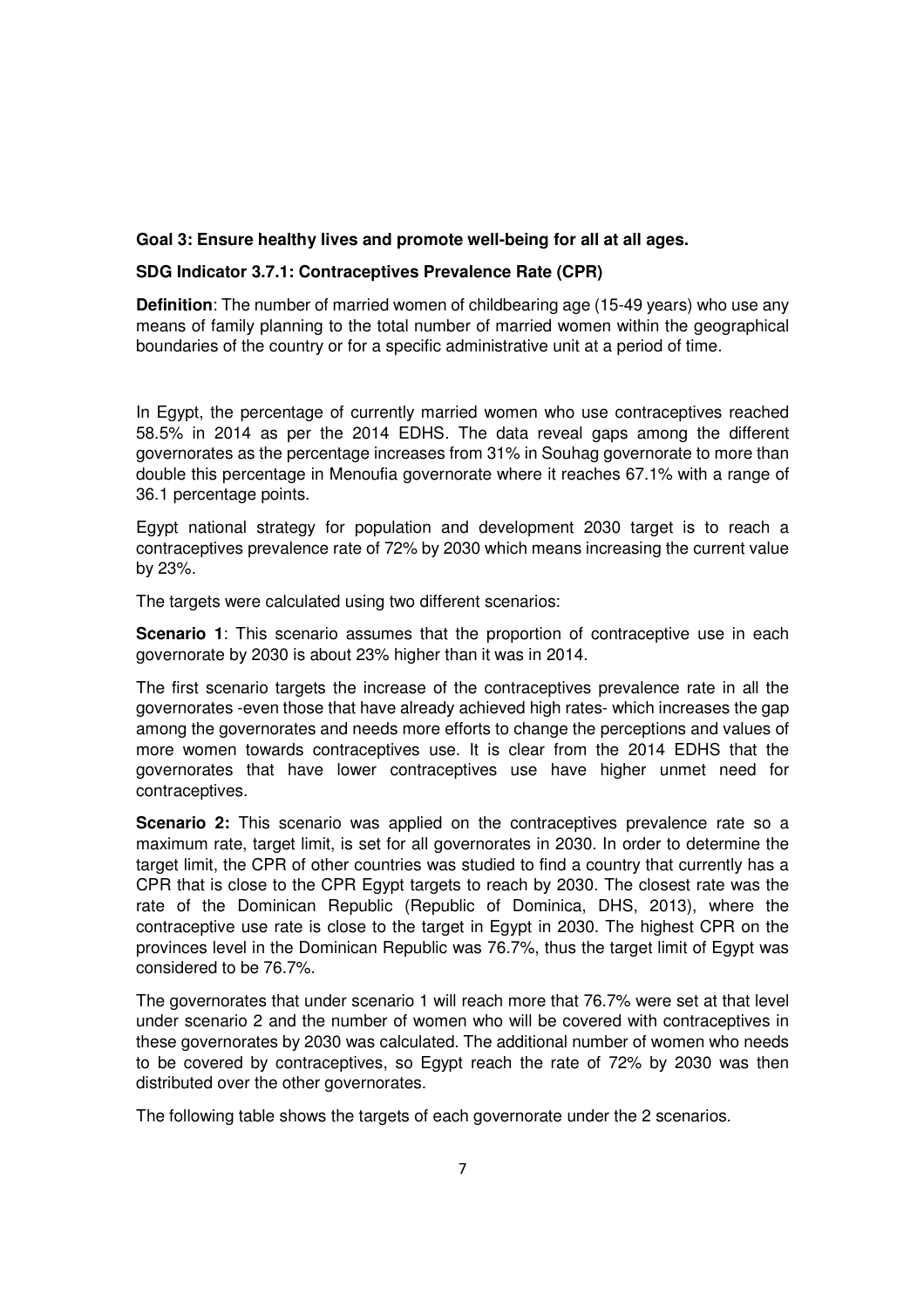# **Table 2: Contraceptives prevalence rate in 2014 and Target In 2030 According to the 2 Scenarios**

| <b>Governorate</b>              | <b>Women Using</b><br><b>Contraceptive</b><br>Methods 2014 <sup>5</sup> | <b>Target by</b><br><b>2030 under</b><br>the first<br>scenario | <b>Target by</b><br>2020 under<br>the second<br>scenario | Target by 2025<br>under the<br>second<br>scenario | <b>Target by</b><br>2030 under<br>the second<br>scenario |
|---------------------------------|-------------------------------------------------------------------------|----------------------------------------------------------------|----------------------------------------------------------|---------------------------------------------------|----------------------------------------------------------|
| Cairo                           | 64                                                                      | 78.8                                                           | 68.8                                                     | 72.7                                              | 76.7                                                     |
| Alexandria                      | 60.2                                                                    | 74.1                                                           | 66.4                                                     | 71.5                                              | 76.7                                                     |
| <b>Port Said</b>                | 58.5                                                                    | 72.0                                                           | 65.2                                                     | 70.8                                              | 76.4                                                     |
| <b>Suez</b>                     | 61.9                                                                    | 76.2                                                           | 67.5                                                     | 72.1                                              | 76.7                                                     |
| <b>Damietta</b>                 | 65.8                                                                    | 81.0                                                           | 69.9                                                     | 73.3                                              | 76.7                                                     |
| <b>Dakahlia</b>                 | 64.1                                                                    | 78.9                                                           | 68.8                                                     | 72.8                                              | 76.7                                                     |
| <b>Sharkiya</b>                 | 59.7                                                                    | 73.5                                                           | 66.1                                                     | 71.4                                              | 76.7                                                     |
| Kaliobeya                       | 63.1                                                                    | 77.7                                                           | 68.2                                                     | 72.5                                              | 76.7                                                     |
| <b>Kafr El</b><br><b>Sheikh</b> | 63.3                                                                    | 77.9                                                           | 68.3                                                     | 72.5                                              | 76.7                                                     |
| Gharbiya                        | 63.2                                                                    | 77.8                                                           | 68.3                                                     | 72.5                                              | 76.7                                                     |
| <b>Menoufia</b>                 | 67.1                                                                    | 82.6                                                           | 70.7                                                     | 73.7                                              | 76.7                                                     |
| <b>Behira</b>                   | 66.4                                                                    | 81.7                                                           | 70.3                                                     | 73.5                                              | 76.7                                                     |
| <b>Ismailia</b>                 | 61.7                                                                    | 75.9                                                           | 67.3                                                     | 72.0                                              | 76.7                                                     |
| Giza                            | 63.9                                                                    | 78.6                                                           | 68.7                                                     | 72.7                                              | 76.7                                                     |
| <b>Bani Sweif</b>               | 58.3                                                                    | 71.8                                                           | 65.0                                                     | 70.5                                              | 76.1                                                     |
| Fayoum                          | 57.4                                                                    | 70.6                                                           | 64.0                                                     | 69.5                                              | 75.0                                                     |
| <b>Menia</b>                    | 51.3                                                                    | 63.1                                                           | 57.2                                                     | 62.1                                              | 67.0                                                     |
| Asyut                           | 41.4                                                                    | 51.0                                                           | 46.2                                                     | 50.1                                              | 54.1                                                     |
| Sohag                           | $\overline{31}$                                                         | 38.2                                                           | 34.6                                                     | 37.5                                              | 40.5                                                     |
| Qena                            | 37.8                                                                    | 46.5                                                           | 42.2                                                     | 45.8                                              | 49.4                                                     |
| Aswan                           | 49.7                                                                    | 61.2                                                           | 55.4                                                     | 60.2                                              | 64.9                                                     |
| Luxor                           | 48.4                                                                    | 59.6                                                           | 54.0                                                     | 58.6                                              | 63.2                                                     |
| <b>Red Sea</b>                  | 57.5                                                                    | 70.8                                                           | 64.1                                                     | 69.6                                              | 75.1                                                     |
| <b>New Valley</b>               | 65.7                                                                    | 80.9                                                           | 69.8                                                     | 73.3                                              | 76.7                                                     |
| <b>Matrouh</b>                  | 41                                                                      | 50.5                                                           | 45.7                                                     | 49.6                                              | 53.5                                                     |
| <b>Total</b><br><b>Republic</b> | 58.5                                                                    | 72.0                                                           | 63.6                                                     | 67.8                                              | 72.0                                                     |

 5 EDHS 2014, Ministry of health and El-Zanaty, 2015.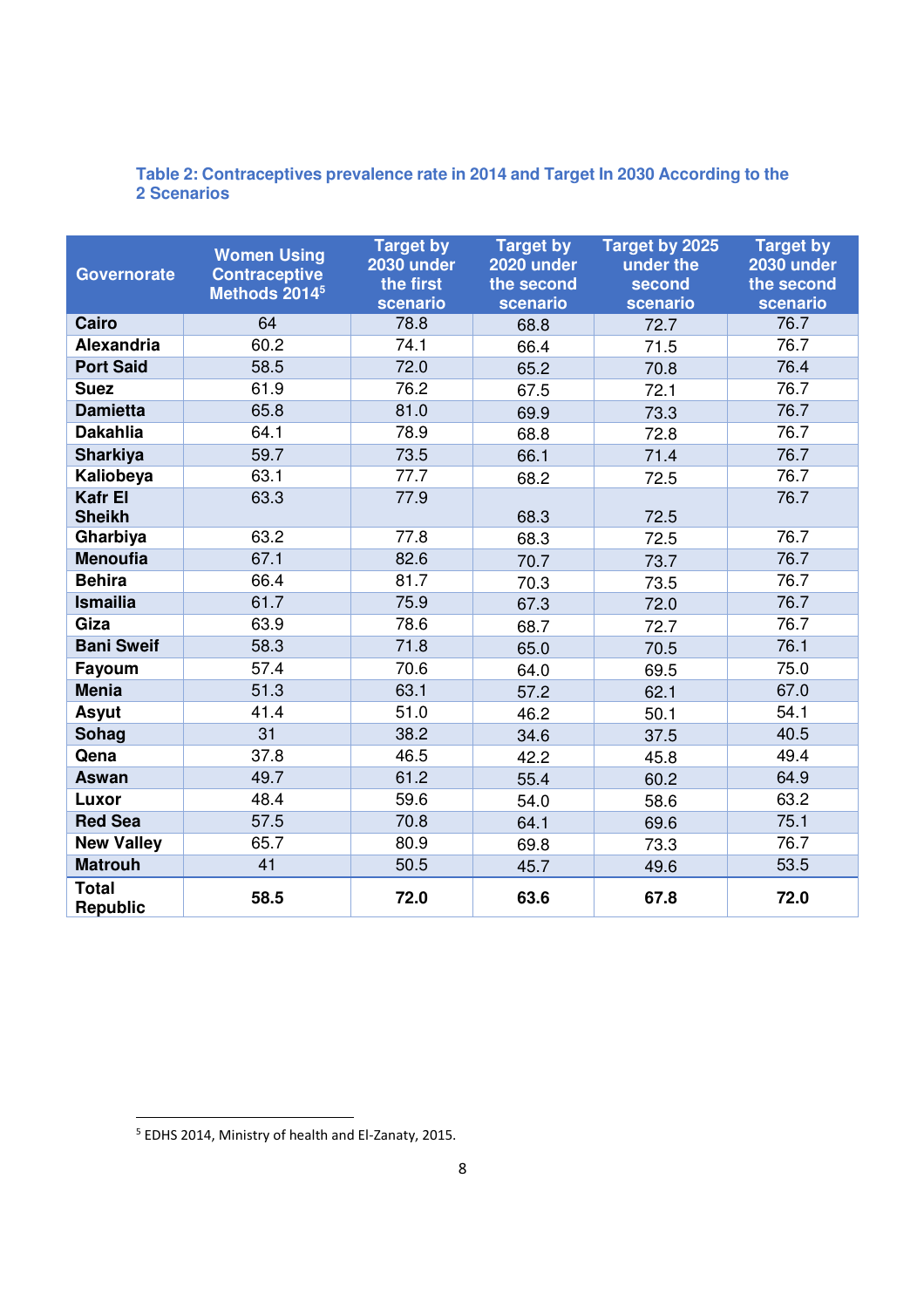# **Goal 8: Promote sustained, inclusive and sustainable economic growth, full and productive employment and decent work for all**

## **Indicator 8.5.2: Unemployment rate**

**Definition:** The number of jobless persons in the productive age group, able and desire to work, and seeking it, expressed as a percentage of the total number of individuals in the labor force within the geographical boundaries of the country or within a specific administrative unit at a specific period of time.

The target for this indicator in 2030 was set to be reduced to two-thirds of its current value. The target was calculated under two scenarios:

Despite that participation in labour force is not one of the SDGs indicators, determining a target for it is essential to be able to determine a target for unemployment rate since unemployment is calculated for people in labour force.

## **Indicator: Participation in the labor force**

**Definition:** The number of females in the labor force, whether employed or unemployed, as a proportion of the total number of persons within the labor force.

For women participation in labour force, the National Strategy for the Empowerment of Women and the Egypt Vision 2030 aims to raise the participation rate of women in the labor force to 35%, thus raising the female participation rate by about 50% of its present value. The targeted participation rate at the governorate level was calculated by increasing the current rate in each governorate by 50% of its current value

For men participation in labour force, this paper assumes it will remain in 2030 at the same level of 2015.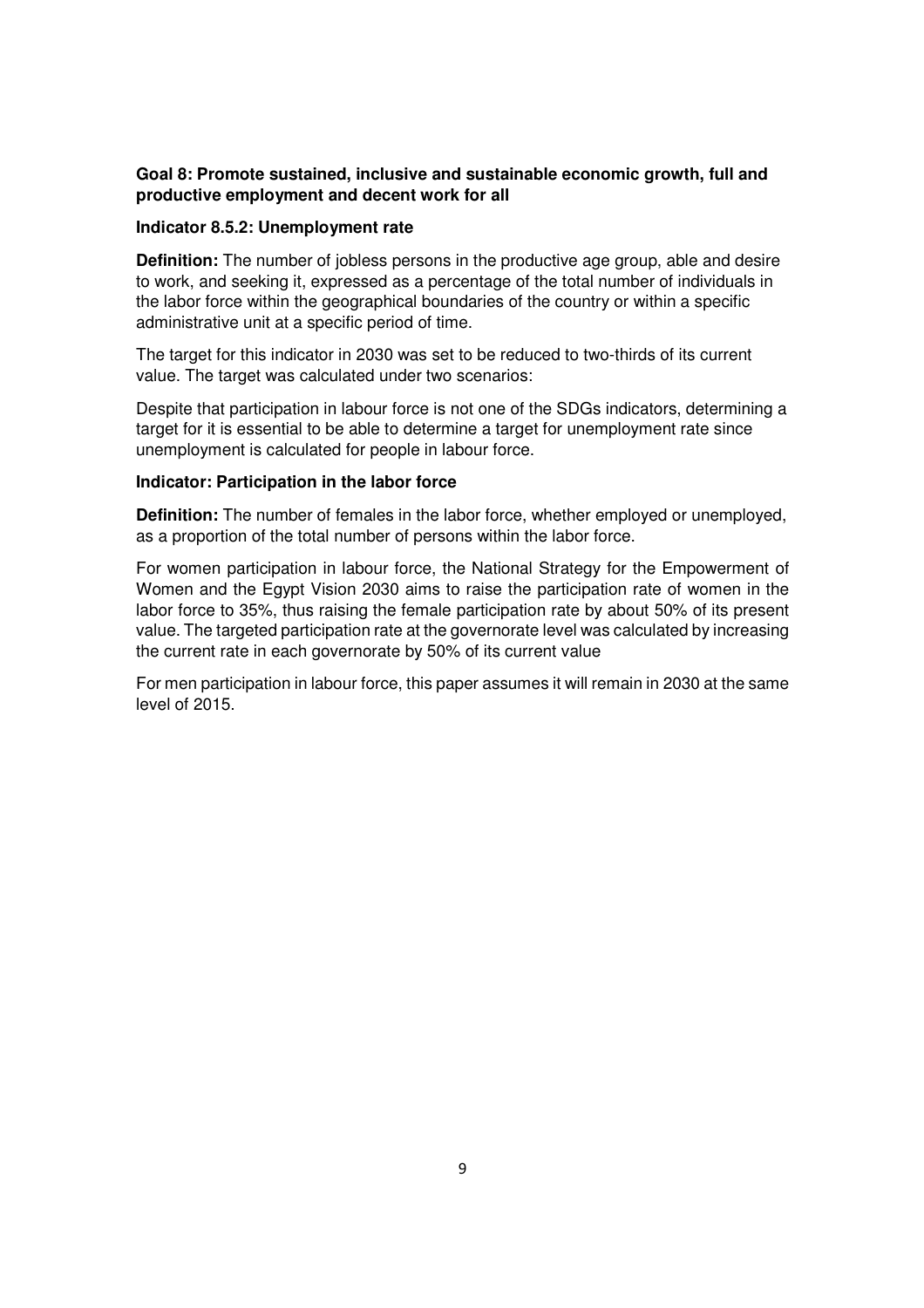| <b>Governorate</b>    | <b>Labour force</b><br><b>Participation Rate</b><br>of Women 2016 <sup>6</sup> | Target by 2020 | Target by 2025 | <b>Target by 2030</b> |
|-----------------------|--------------------------------------------------------------------------------|----------------|----------------|-----------------------|
| Cairo                 | 24                                                                             | 27.5           | 31.8           | 36.1                  |
| <b>Alexandria</b>     | 19                                                                             | 21.8           | 25.2           | 28.7                  |
| <b>Port Said</b>      | 27                                                                             | 30.9           | 35.7           | 40.5                  |
| <b>Suez</b>           | 22                                                                             | 25.3           | 29.4           | 33.5                  |
| <b>Damietta</b>       | 24                                                                             | 27.5           | 31.8           | 36.1                  |
| <b>Dakahlia</b>       | 20                                                                             | 22.7           | 26.2           | 29.6                  |
| <b>Sharkiya</b>       | 26                                                                             | 29.8           | 34.6           | 39.4                  |
| Kaliobeya             | 24                                                                             | 27.4           | 31.7           | 35.9                  |
| <b>Kafr El Sheikh</b> | 25                                                                             | 28.6           | 33.2           | 37.7                  |
| Gharbiya              | 26                                                                             | 29.6           | 34.2           | 38.7                  |
| <b>Menoufia</b>       | 30                                                                             | 34.2           | 39.5           | 44.8                  |
| <b>Behira</b>         | 40                                                                             | 45.8           | 53.1           | 60.4                  |
| <b>Ismailia</b>       | 29                                                                             | 33.3           | 38.8           | 44.2                  |
| Giza                  | 17                                                                             | 19.6           | 22.8           | 26.0                  |
| <b>Bani Sweif</b>     | 30                                                                             | 34.6           | 40.3           | 46.0                  |
| Fayoum                | 17                                                                             | 19.5           | 22.7           | 25.8                  |
| <b>Menia</b>          | 27                                                                             | 30.9           | 35.7           | 40.5                  |
| Asyut                 | 16                                                                             | 18.2           | 20.9           | 23.6                  |
| Sohag                 | 14                                                                             | 16.0           | 18.6           | 21.1                  |
| Qena                  | 14                                                                             | 16.0           | 18.4           | 20.9                  |
| Aswan                 | 24                                                                             | 27.5           | 31.9           | 36.3                  |
| Luxor                 | 14                                                                             | 16.1           | 18.7           | 21.3                  |
| <b>Red Sea</b>        | 23                                                                             | 26.2           | 30.2           | 34.2                  |
| <b>New Valley</b>     | 31                                                                             | 35.7           | 41.6           | 47.5                  |
| <b>Matrouh</b>        | 15                                                                             | 17.3           | 20.3           | 23.2                  |
| <b>North Sinai</b>    | 29                                                                             | 33.2           | 38.5           | 43.8                  |
| <b>South Sinai</b>    | 11                                                                             | 12.6           | 14.7           | 16.7                  |
| <b>Total Republic</b> | 23                                                                             | 26.4           | 30.7           | 35.0                  |

# **Table 3: Labour force Participation Rate of Women in 2016 and Target in 2030**

 6 Statistical Yearbook, CAPMAS 2017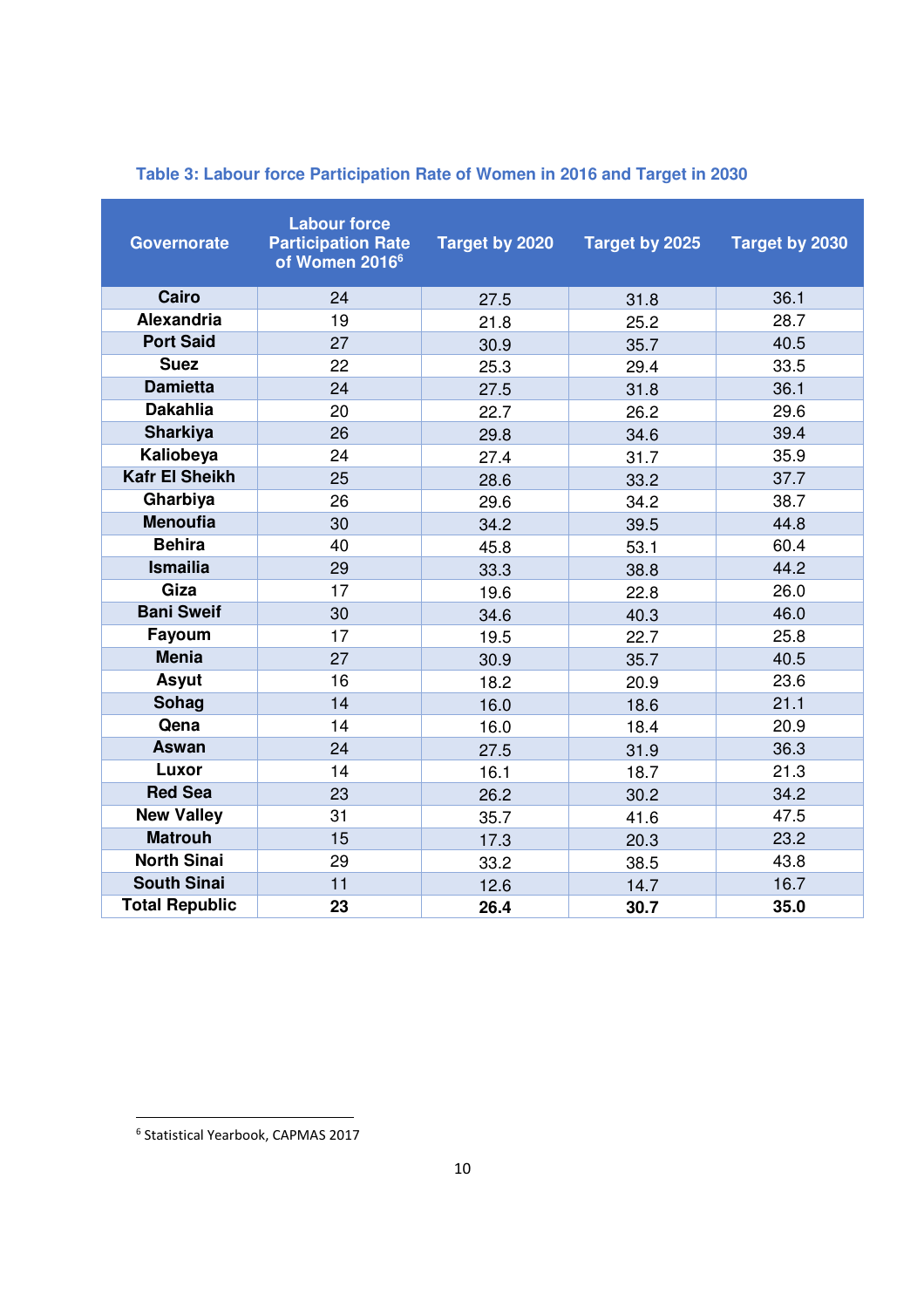## **Indicator 8.5.2: Unemployment rate**

**Scenario 1:** The targeted value of unemployment rate in each governorate will be reduced to two-thirds its current value.

**Scenario 2:** In this scenario the minimum unemployment rate was compared to the unemployment rate in the provinces of Austria (Statistics Austria "Austria national statistics office), which had an unemployment rate of 9.1% in 2015 and which is the closest to the national target in Egypt in 2030 (8.4%). The target limit among males was set at 4.4% and 11.2% among females.

| <b>Governorate</b>    | <b>Male</b><br><b>Unemployment</b><br>Rate 2016 (3) | <b>Target by 2030</b><br>under the first<br>scenario | <b>Target by 2020</b><br>under the<br>second<br>scenario | Target by 2025<br>under the<br>second<br>scenario | <b>Target by</b><br>2030 under<br>the second<br>scenario |
|-----------------------|-----------------------------------------------------|------------------------------------------------------|----------------------------------------------------------|---------------------------------------------------|----------------------------------------------------------|
| Cairo                 | 11.20                                               | 7.80                                                 | 10.2                                                     | 9.0                                               | 7.8                                                      |
| Alexandria            | 9.60                                                | 6.70                                                 | 8.8                                                      | 7.7                                               | 6.7                                                      |
| <b>Port Said</b>      | 13.50                                               | 9.40                                                 | 12.3                                                     | 10.9                                              | 9.4                                                      |
| <b>Suez</b>           | 18.20                                               | 12.70                                                | 16.6                                                     | 14.7                                              | 12.7                                                     |
| <b>Damietta</b>       | 6.10                                                | 4.20                                                 | 5.6                                                      | 5.0                                               | 4.4                                                      |
| <b>Dakahlia</b>       | 8.40                                                | 5.90                                                 | 7.7                                                      | 6.8                                               | 5.9                                                      |
| <b>Sharkiya</b>       | 9.20                                                | 6.40                                                 | 8.4                                                      | 7.4                                               | 6.4                                                      |
| Kaliobeya             | 9.70                                                | 6.80                                                 | 8.9                                                      | 7.8                                               | 6.8                                                      |
| <b>Kafr El Sheikh</b> | 6.50                                                | 4.50                                                 | 5.9                                                      | 5.2                                               | 4.5                                                      |
| Gharbiya              | 9.30                                                | 6.50                                                 | 8.5                                                      | 7.5                                               | 6.5                                                      |
| <b>Menoufia</b>       | 7.10                                                | 4.90                                                 | 6.5                                                      | 5.8                                               | 5.0                                                      |
| <b>Behira</b>         | 7.00                                                | 4.90                                                 | 6.4                                                      | 5.7                                               | 4.9                                                      |
| <b>Ismailia</b>       | 7.10                                                | 4.90                                                 | 6.5                                                      | 5.8                                               | 5.0                                                      |
| Giza                  | 9.90                                                | 6.90                                                 | 9.0                                                      | 8.0                                               | 6.9                                                      |
| <b>Bani Sweif</b>     | 8.90                                                | 6.20                                                 | 8.1                                                      | 7.2                                               | 6.2                                                      |
| Fayoum                | 6.40                                                | 4.50                                                 | 5.8                                                      | 5.1                                               | 4.4                                                      |
| <b>Menia</b>          | 7.10                                                | 4.90                                                 | 6.5                                                      | 5.8                                               | 5.0                                                      |
| Asyut                 | 8.10                                                | 5.60                                                 | 7.4                                                      | 6.6                                               | 5.7                                                      |
| Sohag                 | 8.60                                                | 6.00                                                 | 7.9                                                      | 6.9                                               | 6.0                                                      |
| Qena                  | 8.10                                                | 5.60                                                 | 7.4                                                      | 6.6                                               | 5.7                                                      |
| Aswan                 | 12.10                                               | 8.40                                                 | 11.0                                                     | 9.7                                               | 8.4                                                      |
| Luxor                 | 9.90                                                | 6.90                                                 | 9.0                                                      | 8.0                                               | 6.9                                                      |
| <b>Red Sea</b>        | 16.90                                               | 11.80                                                | 15.4                                                     | 13.6                                              | 11.8                                                     |
| <b>New Valley</b>     | 7.10                                                | 4.90                                                 | 6.5                                                      | 5.8                                               | 5.0                                                      |
| <b>Matrouh</b>        | 7.70                                                | 5.40                                                 | 7.0                                                      | 6.2                                               | 5.4                                                      |
| <b>North Sinai</b>    | 9.10                                                | 6.30                                                 | 8.3                                                      | 7.4                                               | 6.4                                                      |
| <b>South Sinai</b>    | 4.60                                                | 3.20                                                 | 4.5                                                      | 4.5                                               | 4.4                                                      |
| <b>Total Republic</b> | 8.90                                                | 6.20                                                 | 8.1                                                      | 7.2                                               | 6.2                                                      |

# **Table 4: Male Unemployment Rate In 2016 and Target In 2030**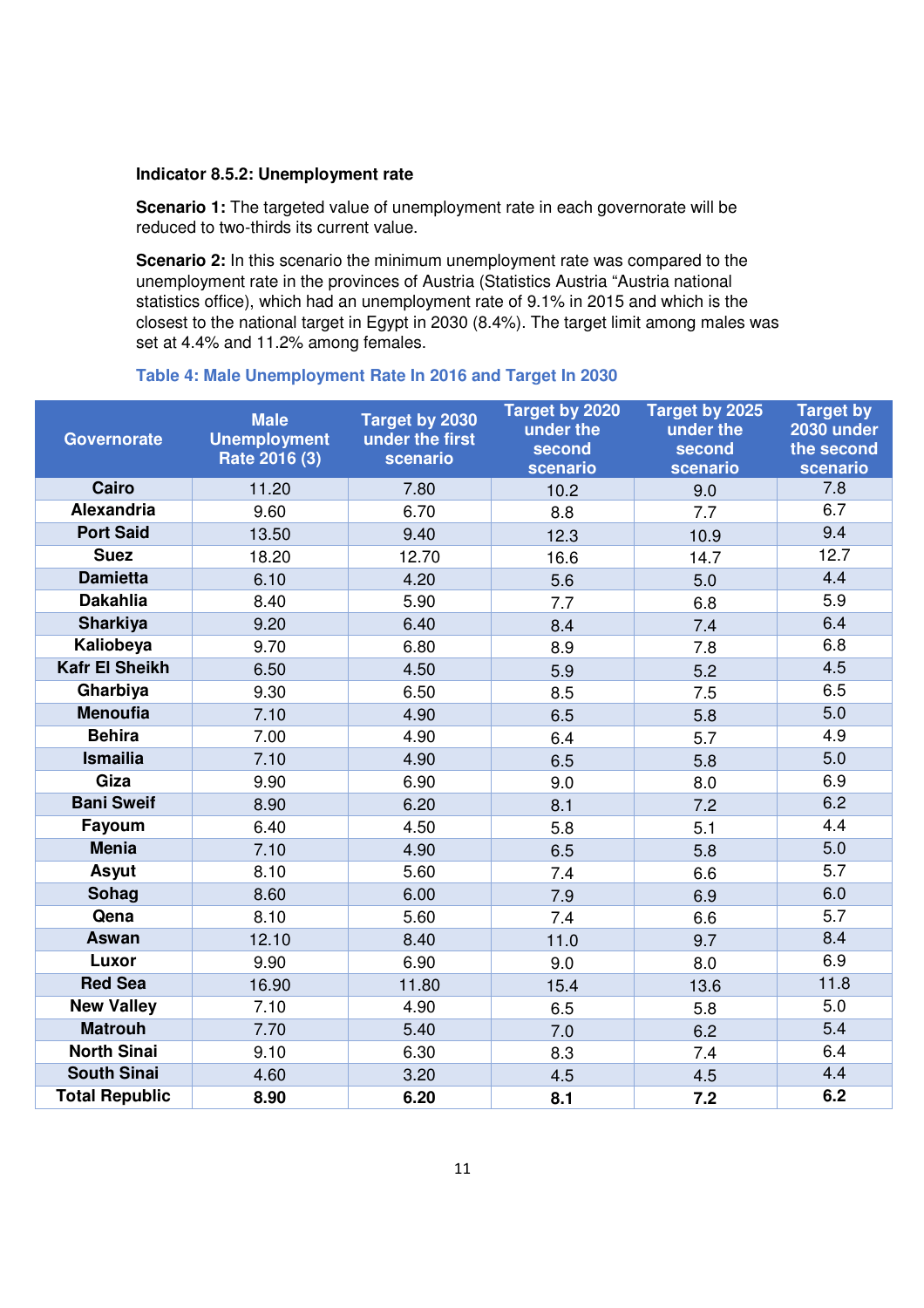| Table 5: Female Unemployment Rate in 2016 and Target In 2030 According To Both |  |  |  |
|--------------------------------------------------------------------------------|--|--|--|
| <b>Scenarios</b>                                                               |  |  |  |

| <b>Governorate</b>              | <b>Female</b><br><b>Unemployment</b><br>Rate 2016(3) | <b>Target by</b><br>2030 under<br>the first<br>scenario | <b>Target by</b><br>2020 under<br>the second<br>scenario | <b>Target by</b><br>2025 under<br>the second<br>scenario | <b>Target by 2030</b><br>under the<br>second<br>scenario |
|---------------------------------|------------------------------------------------------|---------------------------------------------------------|----------------------------------------------------------|----------------------------------------------------------|----------------------------------------------------------|
| Cairo                           | 26.5                                                 | 18                                                      | 24.0                                                     | 20.8                                                     | 17.6                                                     |
| Alexandria                      | 31.9                                                 | 21.6                                                    | 28.8                                                     | 25.0                                                     | 21.2                                                     |
| <b>Port Said</b>                | 27.3                                                 | 18.5                                                    | 24.7                                                     | 21.4                                                     | 18.1                                                     |
| <b>Suez</b>                     | 39.9                                                 | 27.1                                                    | 36.1                                                     | 31.3                                                     | 26.5                                                     |
| <b>Damietta</b>                 | 26.1                                                 | 17.7                                                    | 23.6                                                     | 20.4                                                     | 17.3                                                     |
| <b>Dakahlia</b>                 | 22.5                                                 | 15.3                                                    | 20.3                                                     | 17.6                                                     | 14.9                                                     |
| <b>Sharkiya</b>                 | 27.7                                                 | 18.8                                                    | 25.0                                                     | 21.7                                                     | 18.4                                                     |
| Kaliobeya                       | 24.2                                                 | 16.4                                                    | 21.9                                                     | 19.0                                                     | 16.1                                                     |
| <b>Kafr El Sheikh</b>           | 18.9                                                 | 12.8                                                    | 17.1                                                     | 14.8                                                     | 12.5                                                     |
| Gharbiya                        | 24                                                   | 16.3                                                    | 21.7                                                     | 18.8                                                     | 15.9                                                     |
| <b>Menoufia</b>                 | 9.4                                                  | 6.4                                                     | 9.4                                                      | 9.4                                                      | 9.4                                                      |
| <b>Behira</b>                   | 21.6                                                 | 14.6                                                    | 19.5                                                     | 16.9                                                     | 14.3                                                     |
| <b>Ismailia</b>                 | 29.2                                                 | 19.8                                                    | 26.4                                                     | 22.9                                                     | 19.4                                                     |
| Giza                            | 25.2                                                 | 17.1                                                    | 22.8                                                     | 19.7                                                     | 16.7                                                     |
| <b>Bani Sweif</b>               | 9.8                                                  | 6.6                                                     | 9.8                                                      | 9.8                                                      | 9.8                                                      |
| Fayoum                          | 19.1                                                 | 12.9                                                    | 17.3                                                     | 15.0                                                     | 12.7                                                     |
| <b>Menia</b>                    | 24.1                                                 | 16.3                                                    | 21.8                                                     | 18.9                                                     | 16.0                                                     |
| Asyut                           | 23.6                                                 | 16                                                      | 21.3                                                     | 18.5                                                     | 15.7                                                     |
| Sohag                           | 16.8                                                 | 11.4                                                    | 15.2                                                     | 13.2                                                     | 11.2                                                     |
| Qena                            | 24.7                                                 | 16.7                                                    | 22.3                                                     | 19.4                                                     | 16.4                                                     |
| Aswan                           | 41                                                   | 27.8                                                    | 37.1                                                     | 32.1                                                     | 27.2                                                     |
| Luxor                           | 45.3                                                 | 30.7                                                    | 40.9                                                     | 35.5                                                     | 30.0                                                     |
| <b>Red Sea</b>                  | 38.7                                                 | 26.2                                                    | 35.0                                                     | 30.3                                                     | 25.7                                                     |
| <b>New Valley</b>               | 20.4                                                 | 13.8                                                    | 18.4                                                     | 16.0                                                     | 13.5                                                     |
| <b>Matrouh</b>                  | 29.1                                                 | 19.7                                                    | 26.3                                                     | 22.8                                                     | 19.3                                                     |
| <b>North Sinai</b>              | 41.5                                                 | 28.1                                                    | 37.5                                                     | 32.5                                                     | 27.5                                                     |
| <b>South Sinai</b>              | 24.2                                                 | 16.4                                                    | 21.9                                                     | 19.0                                                     | 16.1                                                     |
| <b>Total</b><br><b>Republic</b> | 23.6                                                 | 16.0                                                    | 21.4                                                     | 18.7                                                     | 16.0                                                     |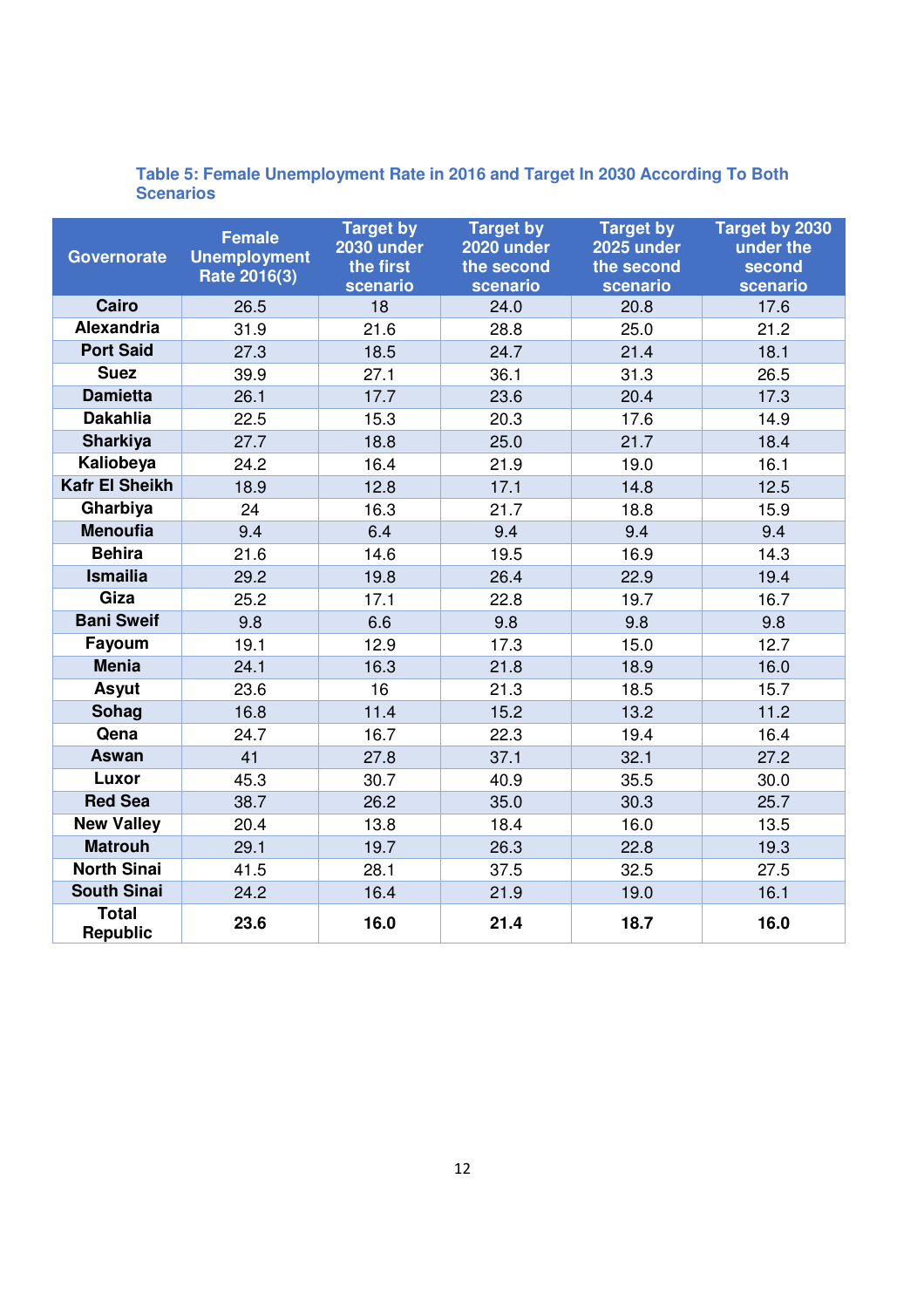#### **Localization roll-out phase**

In 2018, the localization roll-out started in 5 governorates; Menia, Assyout, Souhag, Qena and Qaliubia. The localization roll-out started with developing a matrix for the projects and interventions that may help accelerating the achievement of the SDGs. The projects and interventions included in the matrix are meant to have impact on more than one SDG.

Then, A three-day workshop was conducted in the period from January  $8<sup>th</sup>$  to January 10<sup>th</sup> in the ministry of planning. The workshop was attended by representatives of ministries of planning, monitoring and administrative reform, education, health and population, social solidarity, investment and international cooperation, local development, housing, food safety authority, the national council for women, the national population council, and the national council for childhood and motherhood. The methodology of localizing the targets, calculated targets and the projects and interventions matrix were discussed in the ministries workshop.

Since the governorates should be involved in the localization process as they are more aware about their governorates opportunities, challenges and competitive advantages, the localization roll-out was started in 5 governorates. The methodology of localizing the targets, calculated targets and the projects and interventions matrix were discussed with each governorate. The discussions revealed that the planning staff in the governorates and the ministries directorates in the governorates have a limited knowledge about the SDGs, the different national strategies and their targets. They emphasized on the importance of having clear and announced quantitative targets not only for the SDGs but for all the other strategies and objectives. Moreover, the planning staff in the governorates highlighted the competitive advantages of their governorates which helped re-design a projects and interventions matrix for each governorate to meet the opportunities, challenges and competitive advantages of the governorate.